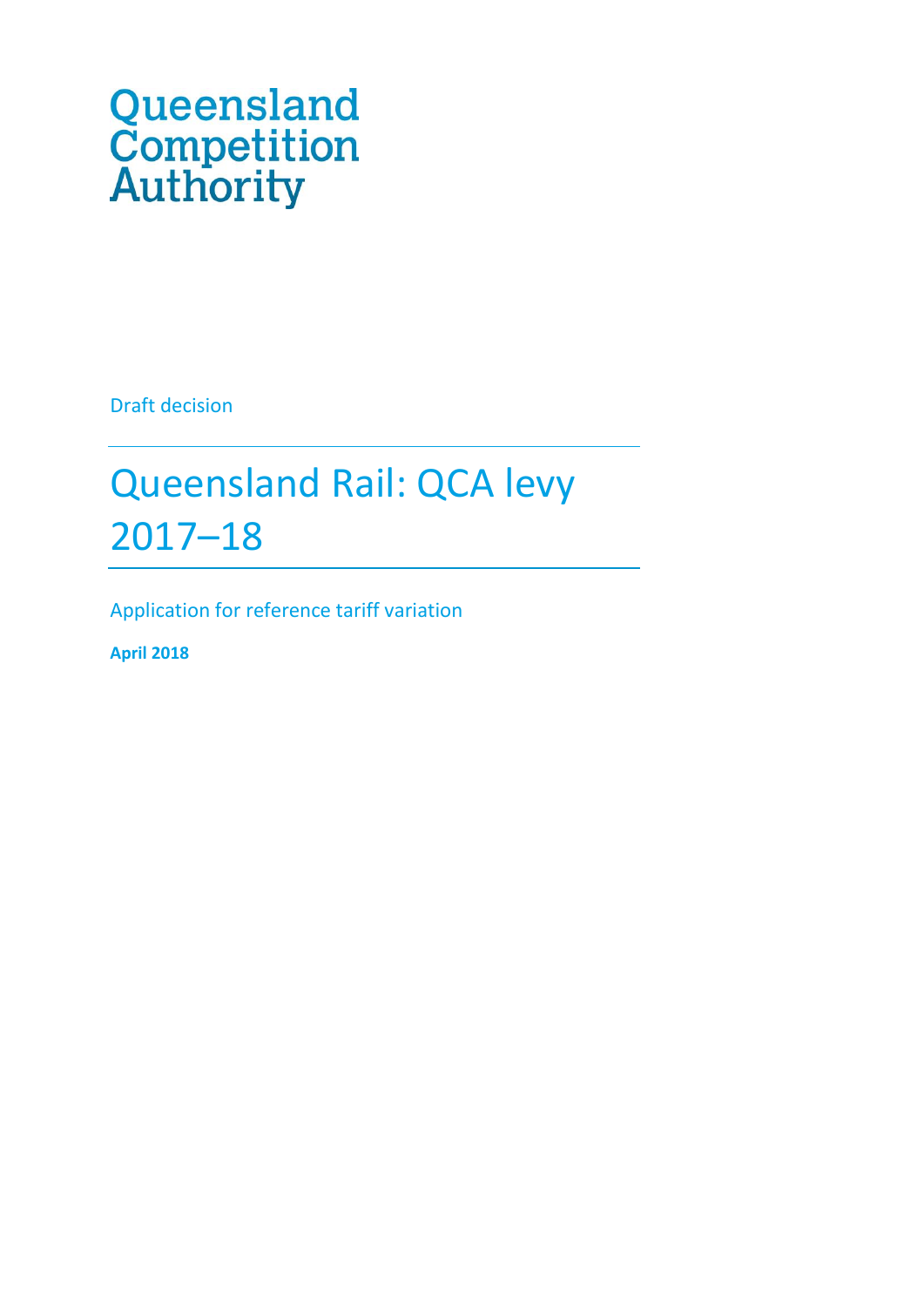We wish to acknowledge the contribution of the following staff to this report: Victoria Gonzalez, Amar Doshi, Stephen Wisenthal, Trish Worland, Annette Seargent

### © Queensland Competition Authority 2018

The Queensland Competition Authority supports and encourages the dissemination and exchange of information. However, copyright protects this document.

2 electronically but only if it is recognised as the owner of the copyright and this material remains unaltered.The Queensland Competition Authority has no objection to this material being reproduced, made available online or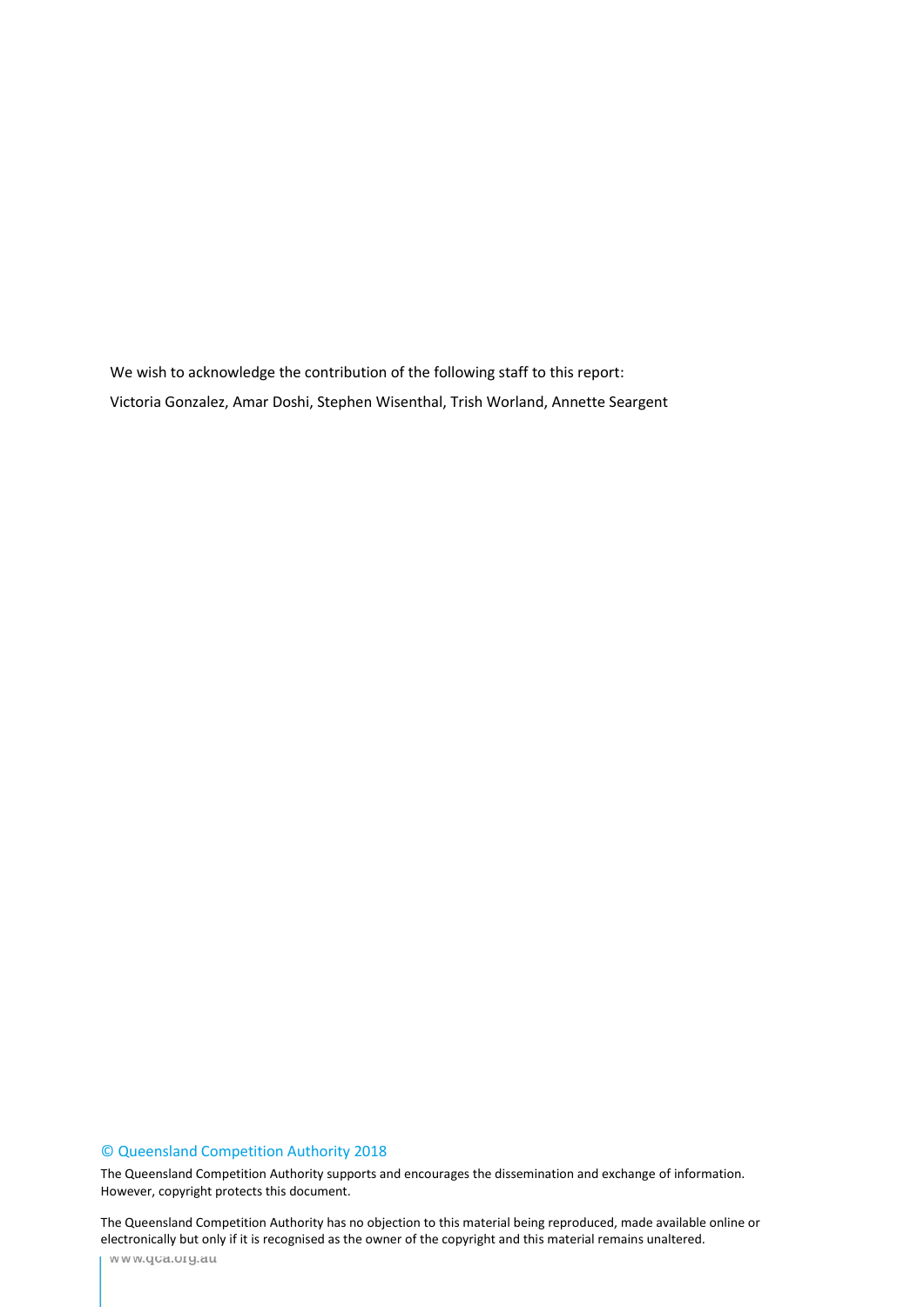# **SUBMISSIONS**

# Closing date for submissions: 6 June 2018

Public involvement is an important element of the decision-making processes of the Queensland Competition Authority (QCA). Therefore submissions are invited from interested parties concerning its assessment of Queensland Rail's proposed QCA levy for 2017–18. The QCA will take account of all submissions received within the stated timeframes.

Submissions, comments or inquiries regarding this paper should be directed to:

Queensland Competition Authority GPO Box 2257 Brisbane Q 4001

Tel (07) 3222 0588 www.qca.org.au/submissions

# **Confidentiality**

In the interests of transparency and to promote informed discussion and consultation, the QCA intends to make all submissions publicly available. However, if a person making a submission believes that information in the submission is confidential, that person should claim confidentiality in respect of the document (or the relevant part of the document) at the time the submission is given to the QCA and state the basis for the confidentiality claim.

The assessment of confidentiality claims will be made by the QCA in accordance with the *Queensland Competition Authority Act 1997*, including an assessment of whether disclosure of the information would damage the person's commercial activities and considerations of the public interest.

Claims for confidentiality should be clearly noted on the front page of the submission. The relevant sections of the submission should also be marked as confidential, so that the remainder of the document can be made publicly available. It would also be appreciated if two versions of the submission (i.e. a complete version and another excising confidential information) could be provided.

A confidentiality claim template is available on request. We encourage stakeholders to use this template when making confidentiality claims. The confidentiality claim template provides guidance on the type of information that would assist our assessment of claims for confidentiality.

### Public access to submissions

Subject to any confidentiality constraints, submissions will be available for public inspection at the Brisbane office, or on the website a[t www.qca.org.au.](http://www.qca.org.au/) If you experience any difficulty gaining access to documents please contact us on (07) 3222 0555.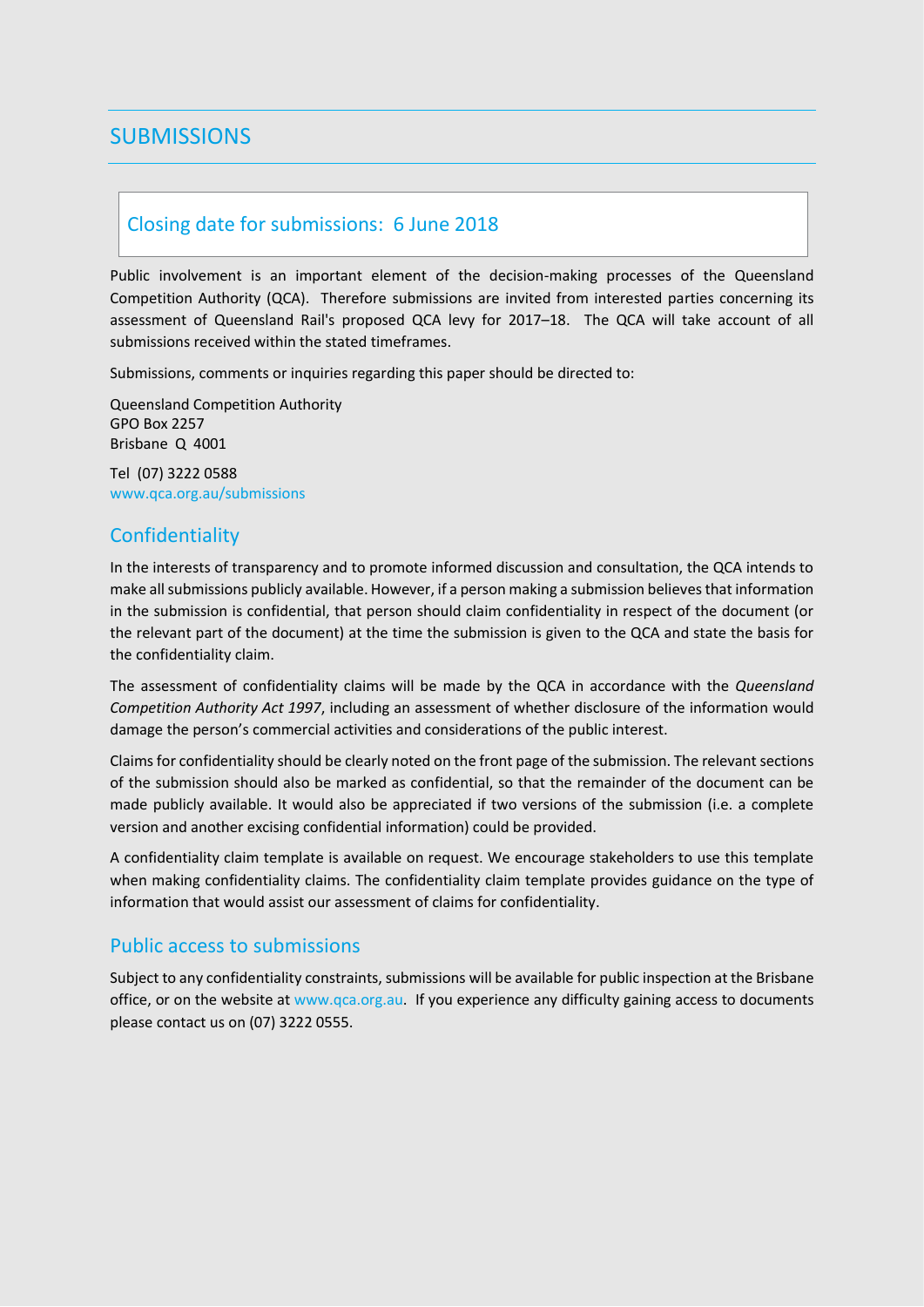# **Contents**

|                                           | <b>SUBMISSIONS</b>                            | $\mathsf{I}$   |
|-------------------------------------------|-----------------------------------------------|----------------|
| Closing date for submissions: 6 June 2018 | Ť                                             |                |
| Confidentiality                           | Ť                                             |                |
|                                           | Public access to submissions                  | Ť              |
| <b>CONTENTS</b>                           |                                               | $\mathbf{II}$  |
|                                           | <b>EXECUTIVE SUMMARY</b>                      | $\mathbf{III}$ |
|                                           | THE ROLE OF THE QCA-TASK, TIMING AND CONTACTS | IV             |
| $\mathbf{1}$                              | <b>INTRODUCTION</b>                           | $\mathbf{1}$   |
| 1.1                                       | Queensland Rail                               | 1              |
| 1.2                                       | The QCA fee                                   | $\overline{2}$ |
| 1.3                                       | The QCA levy                                  | $\overline{2}$ |
| 1.4                                       | Queensland Rail's proposal                    | $\overline{2}$ |
| 1.5                                       | Structure                                     | 3              |
| $\overline{2}$                            | ALLOCATING QCA FEES ACROSS TRAIN SERVICES     | $\overline{4}$ |
| 2.1                                       | Introduction                                  | 4              |
| 2.2                                       | <b>DAU</b> costs                              | 6              |
| 2.3                                       | Ongoing regulatory costs                      | 10             |
| 3                                         | TIMING OF RECOVERY                            | 11             |
| 4                                         | <b>QCA DRAFT DECISION</b>                     | 13             |
|                                           | <b>REFERENCES</b>                             | 14             |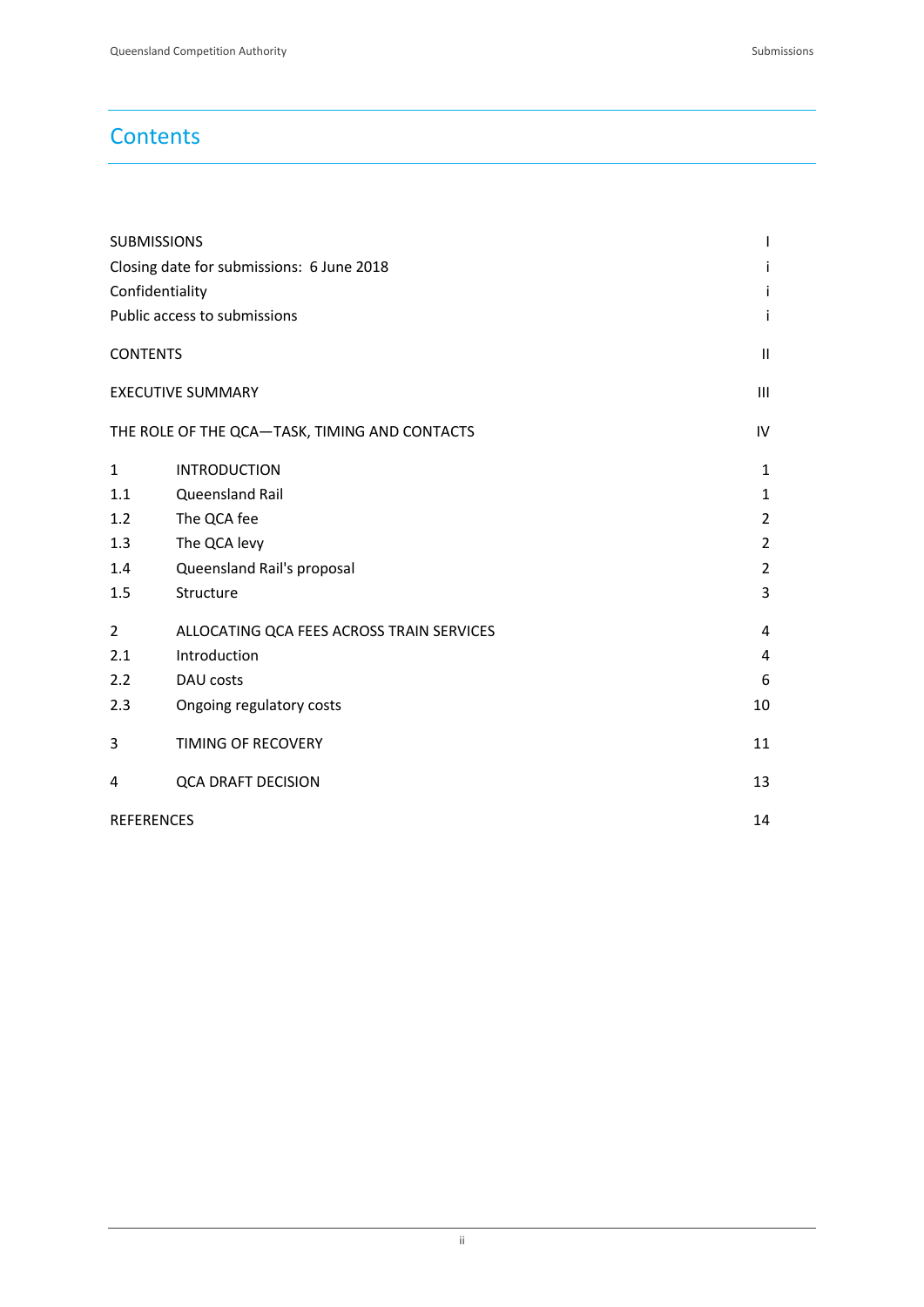# EXECUTIVE SUMMARY

The QCA's draft decision is to approve Queensland Rail's proposal for the 2017–18 QCA levy, as submitted under clause 3.7 of the 2016 access undertaking.

On 5 January 2018, Queensland Rail submitted a proposal for \$2,213,834 in levies for 2017–18 to recoup:

- a \$2.015 million under-recovery of QCA fees accumulated between 2010–11 and 2016–17, and
- the \$198,000 QCA fee for 2017–18.

Queensland Rail's QCA levy has since 2010–11 allocated the QCA fee roughly equally between West Moreton coal services, North Coast Line freight and minerals, and Mount Isa line freight and minerals. Its submission for the 2017–18 levy proposed new allocations of:

- (a) for the peak costs when Queensland Rail's draft access undertakings (DAUs) were being assessed in 2014–15 and 2015–16—roughly 65 per cent to West Moreton, 19 per cent to Mount Isa, and 15 per cent to North Coast; and
- (b) for the 'ongoing regulatory costs' since then—roughly 48 per cent to West Moreton, 27 per cent to Mount Isa and 22 per cent to North Coast.

The QCA received three submissions on Queensland Rail's 2017–18 levy proposal, from Pacific National, Yancoal and New Hope Group.

The QCA has considered those submissions in making its draft decision to accept Queensland Rail's proposal.

The QCA's preliminary position is that the QCA levies for 2017–18 will be \$0.31825 per net tonne for West Moreton System coal, and \$0.03447 per thousand gross tonne kilometres ('000 gtk) for Mount Isa freight and minerals. North Coast and West Moreton freight and minerals users will receive a rebate of \$0.00394 per '000 gtk, reflecting levies paid in previous years.

The reasoning for this preliminary position is set out in more detail in this draft decision.

Stakeholders are invited to comment on this draft decision by 6 June 2018.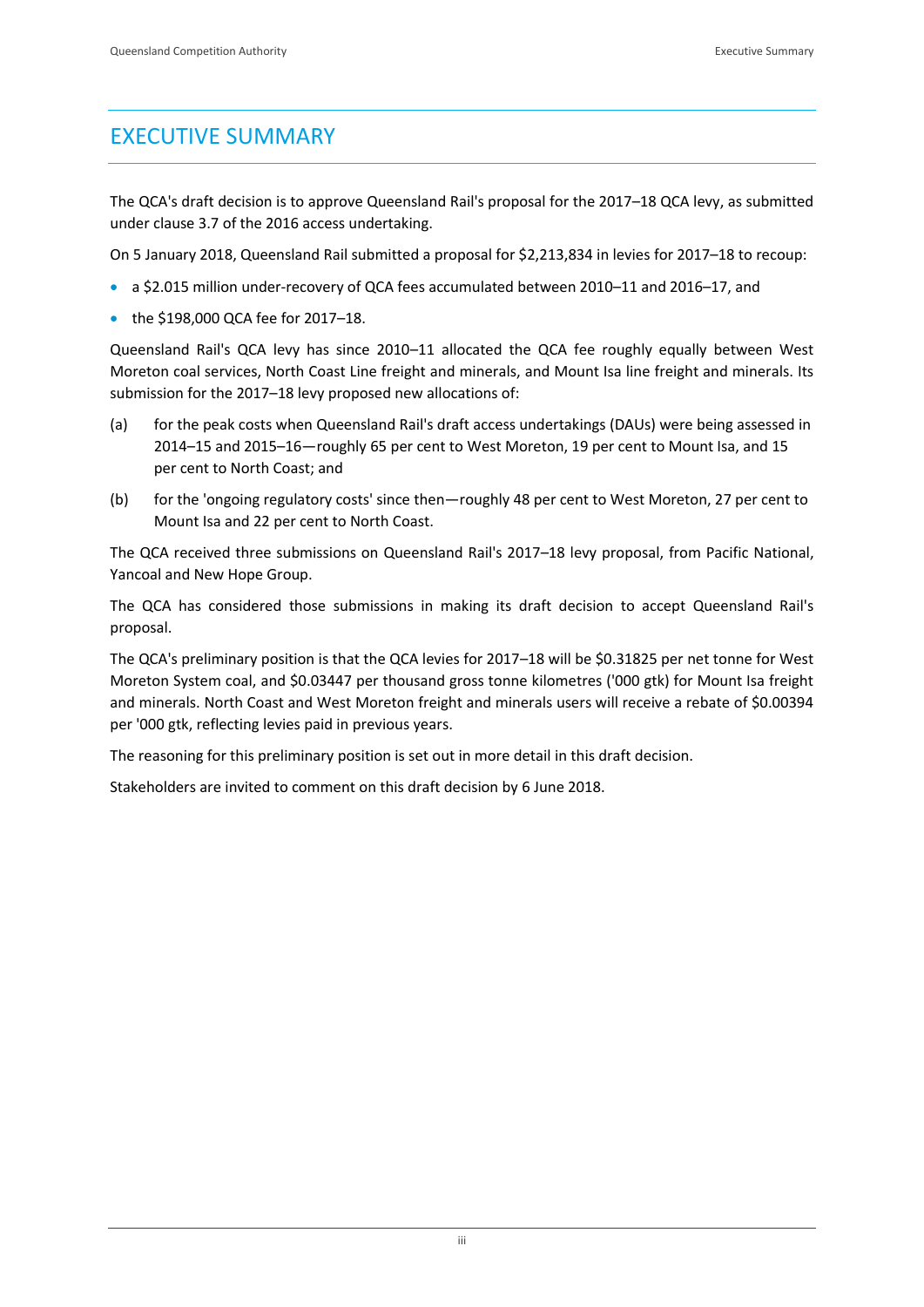# THE ROLE OF THE QCA—TASK, TIMING AND CONTACTS

The Queensland Competition Authority (QCA) is an independent statutory body which promotes competition as the basis for enhancing efficiency and growth in the Queensland economy.

The QCA's primary role is to ensure that monopoly businesses operating in Queensland, particularly in the provision of key infrastructure, do not abuse their market power through unfair pricing or restrictive access arrangements.

### **Contacts**

Enquiries regarding this project should be directed to:

ATTN: Victoria Gonzalez Tel (07) 3222 0588 [www.qca.org.au/Contact-us](http://www.qca.org.au/Contact-us)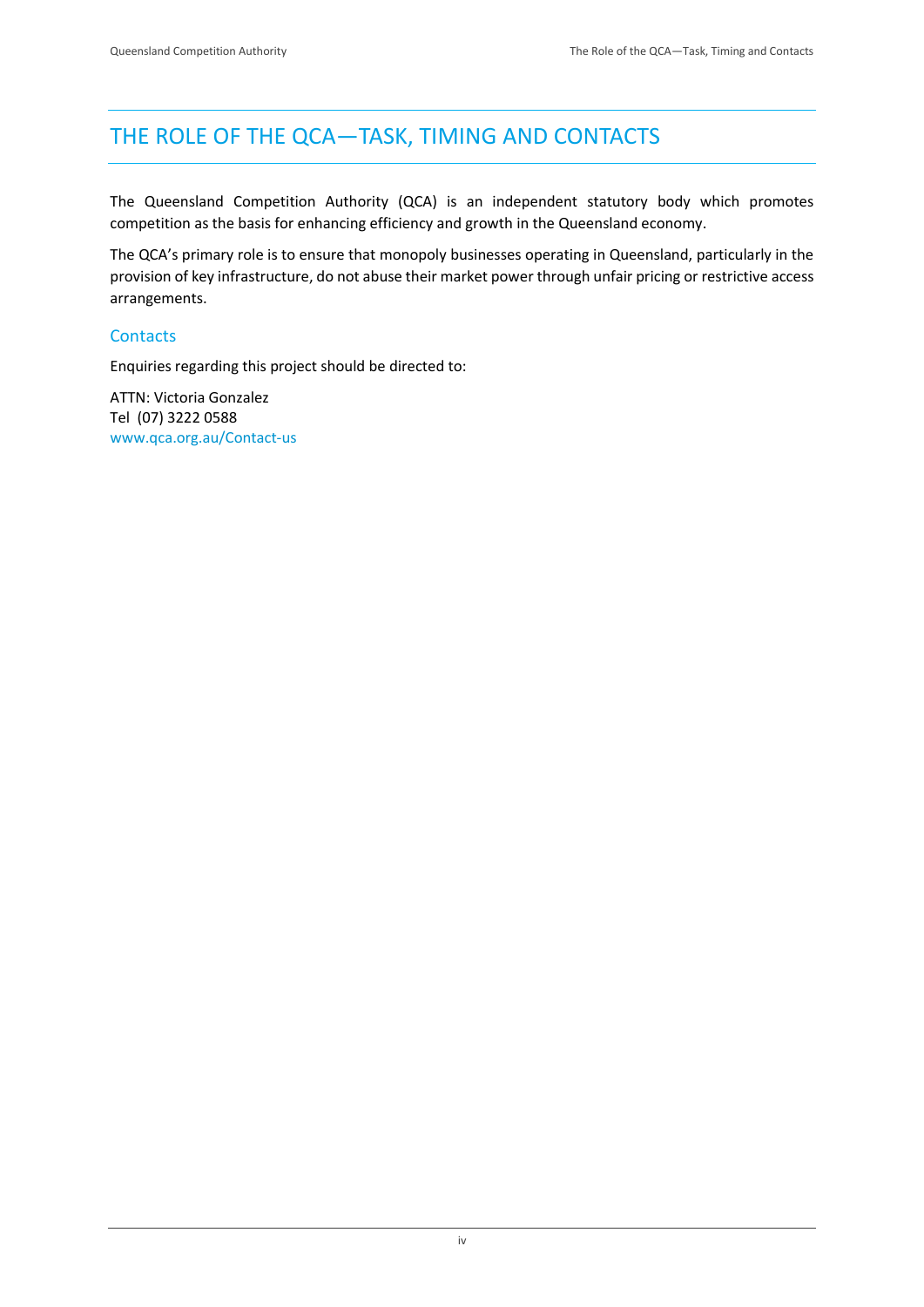# 1 INTRODUCTION

# 1.1 Queensland Rail

Queensland Rail operates more than 7000 km of rail in Queensland including the south east commuter network, the Western system, and the Mount Isa and North Coast lines. It manages the transport of passengers via inner-city and long-distance trains and access to its regional rail network (see Figure 1) for users transporting coal, general freight, bulk minerals, agricultural products and passengers. Queensland Rail's network is declared for third party access under the QCA Act (s. 250) and is therefore regulated by the QCA. In October 2016, the QCA approved Queensland Rail's access undertaking (the 2016 undertaking). The only reference tariff set by the QCA is for coal services on the West Moreton system, which covers less than 400 kilometres of track.



### **Figure 1 Queensland Rail regional network map**

*Source: www.qca.org.au/Rail/Queensland-Rail/Qld-Rail-rail-systems.*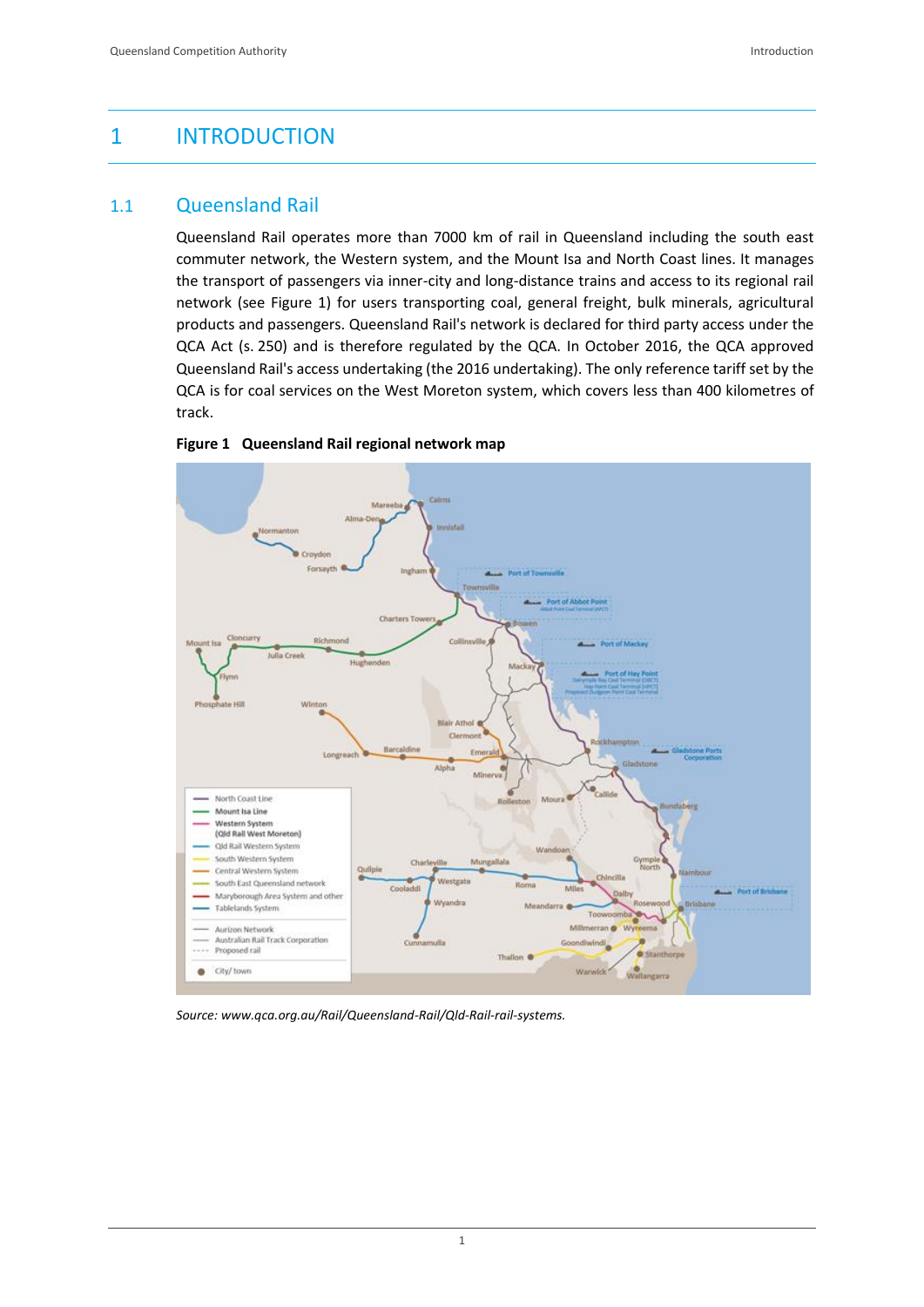# 1.2 The QCA fee

The *QCA fee* is a fee charged by the QCA for providing regulatory services. The *Queensland Competition Authority Regulation 2007* provides that the fee be an amount:

- (a) the authority considers to be reasonable; and
- (b) that is not more than reasonable cost of providing the service or performing the function.<sup>1</sup>

The services include developing, amending or monitoring compliance with an access undertaking, handling disputes relating to an access undertaking, and undertaking arbitrations.<sup>2</sup>

# 1.3 The QCA levy

The QCA levy is a tariff charged by Queensland Rail to its customers to recover the QCA fee. The 2016 undertaking provides that:

An Access Charge for a Train Service may include a QCA Levy component to be collected for the QCA by Queensland Rail. This component will, where applicable, be determined from year to year, based on the QCA Levy levied by the QCA to Queensland Rail and allocated amongst Train Service types in a manner approved by the QCA.<sup>3</sup>

To avoid confusion in this draft decision, we will refer to the amount paid by Queensland Rail to the QCA as the 'QCA fee', and the component of the access charge paid by access holders as the 'QCA levy'.

The QCA levy is reviewed (taking into account any over- or under-recovery in the previous year) after the QCA announces the next year's fees for providing regulatory services.

The QCA last approved changes to Queensland Rail's QCA levy in 2013–14. Since then, Queensland Rail has been collecting the QCA levy from access holders at a rate based on that approved by the QCA in 2013–14.<sup>4</sup>

# 1.4 Queensland Rail's proposal

On 5 January 2018, Queensland Rail submitted a proposal to collect QCA levies totalling \$2,213,834 in the 2017–18 financial year. It said these levies were intended to cover

- (a) a \$2.015 million under-recovery of QCA fees accumulated between 2010–11 and 2016– 17; and
- (b) the \$198,000 QCA fee for 2017–18.

Queensland Rail's proposal included details of the data and methodology used to calculate retrospective and ongoing changes in weightings. It set out allocations of these fees that would determine the levy on each train service type.<sup>5</sup>

<sup>1</sup> *Queensland Competition Authority Regulation 2007*, Part 1, Clause 3.

<sup>2</sup> *Queensland Competition Authority Regulation 2007*, Schedule 1.

<sup>3</sup> Queensland Rail 2016 Access Undertaking, clause 3.7.

<sup>4</sup> Queensland Rail, *2017–18 Queensland Competition Authority Levy: Queensland Rail Access Undertaking 1*, January 2018, p. ii. (referred to as the *2017–18 QCA Levy*)

<sup>5</sup> Queensland Rail, *2017–18 QCA Levy*, January 2018, p. 9.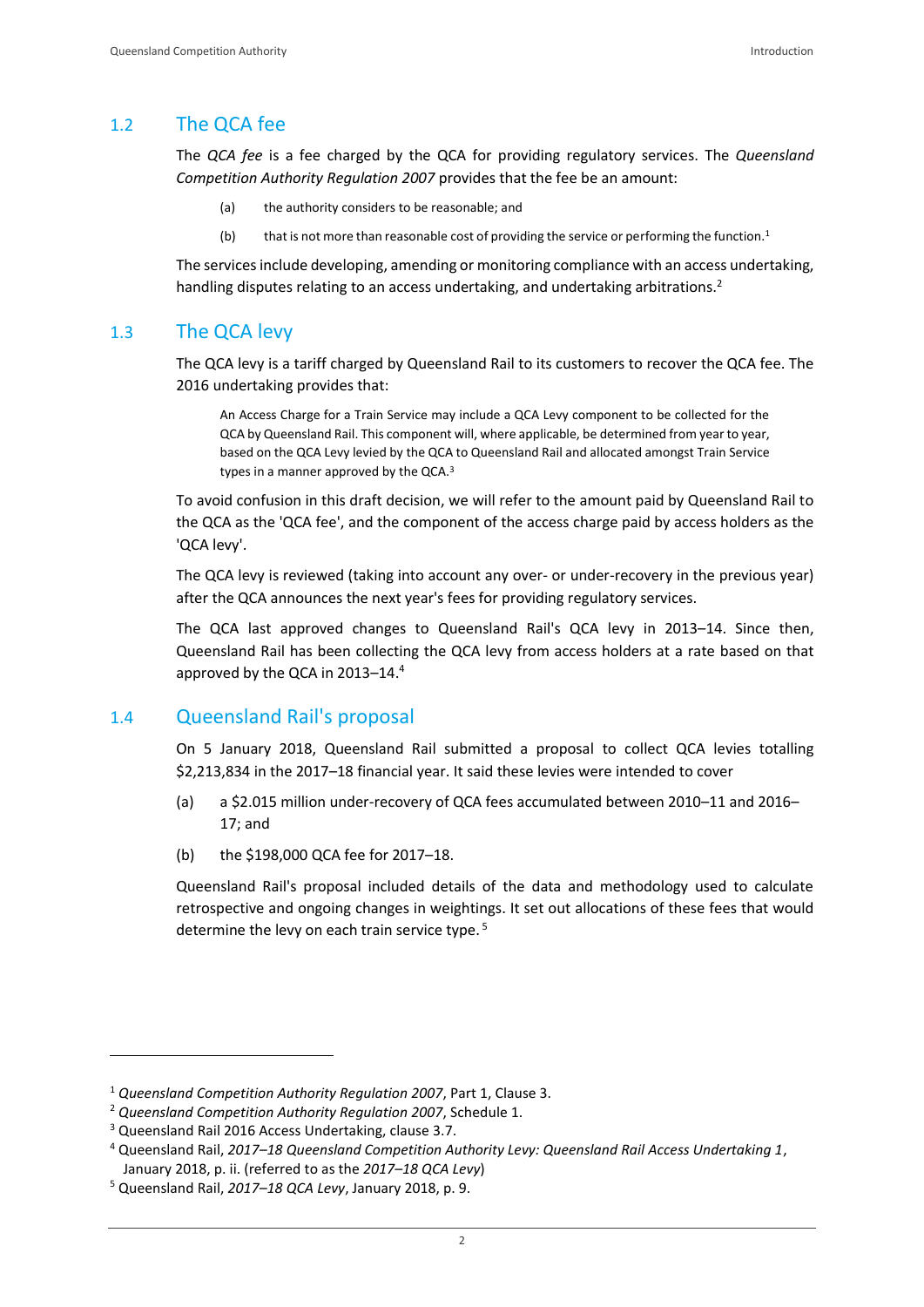The QCA invited stakeholders to comment on Queensland Rail's proposal and received submissions from Pacific National,<sup>6</sup> Yancoal<sup>7</sup> and New Hope Group.<sup>8</sup>

### 1.5 Structure

 $\overline{a}$ 

This report is structured as follows:

- Chapter 2: Allocating QCA fees across train services
- Chapter 3: Timing of recovery
- Chapter 4: QCA draft decision.

<sup>6</sup> Pacific National, submission to the QCA, *Queensland Rail*: *2017–18 QCA Levy*, February 2018.

<sup>7</sup> Yancoal, submission to the QCA, *Queensland Rail*: *QCA Levy 2017–18*, February 2018.

<sup>8</sup> New Hope Group, submission to the QCA, *Queensland Rail*: *2017–18 QCA Levy*, February 2018.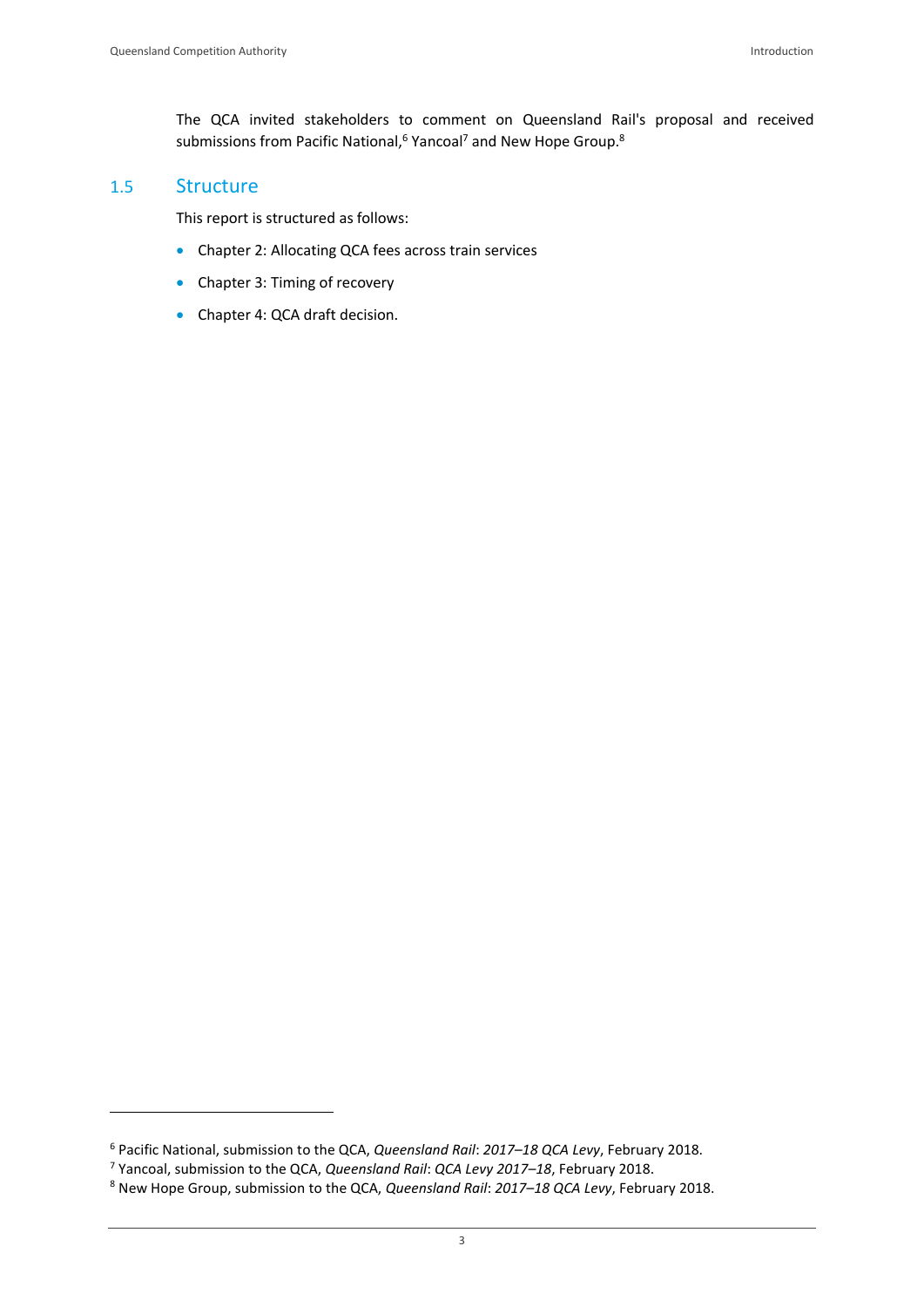# 2 ALLOCATING QCA FEES ACROSS TRAIN SERVICES

# 2.1 Introduction

Queensland Rail's regulatory fees have varied substantially from year to year since the company was created in 2010. As shown in Figure 2, the fees were higher than average in 2014–15 and 2015–16, when the QCA incurred the largest share of costs of considering Queensland Rail's 2013 and 2015 DAUs. The process of considering the DAUs ended in October 2016, when the QCA approved Queensland Rail's 2016 access undertaking.



**Figure 2 Allocation of QCA fees across train services, by financial year**

*Source: Queensland Rail, 2017–18 Levy, January 2018.*

Queensland Rail's current methodology for allocating QCA fees between train service types was approved by the QCA in 2011–12. The methodology simplified the prior approach to allocating costs by adopting a weighted gross tonne kilometres (gtks) methodology (see Table 1). The QCA last approved changes to the QCA levy in 2013–14.

Queensland Rail said in its 5 January 2018 QCA levy proposal that its accumulated under-recovery of QCA fees totalled \$2.015 million by the end of June 2017. Its proposal also considered how to recover the 2017-18 QCA fee of \$198,000.<sup>9</sup> Given Queensland Rail has proposed different allocations for the two years of maximum DAU costs, and for ongoing regulatory costs, this chapter considers the two approaches separately. Accordingly, it is structured as follows:

Section 2.2: DAU costs

- Section 2.2.1: Additional DAU costs
- Section 2.2.2: Allocations for 'DAU period' costs.
- Section 2.3: Ongoing regulatory costs

<sup>9</sup> Queensland Rail, *2017–18 QCA Levy*, January 2018, p. 1.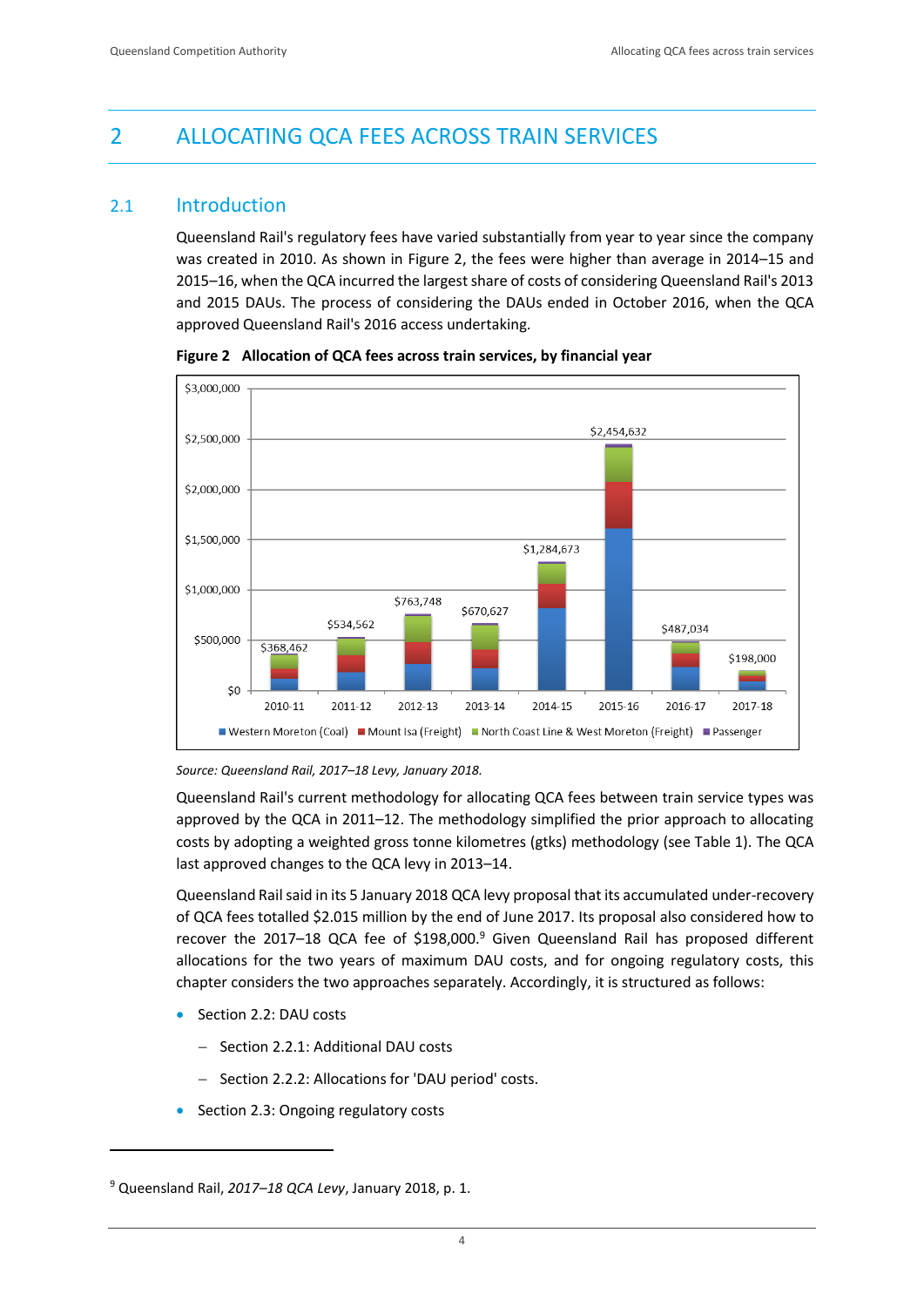| Train service type                           | QCA fee weighting and percentage allocation by train service type |                        |             |             |                        |              |             |                                 |              |             |             |
|----------------------------------------------|-------------------------------------------------------------------|------------------------|-------------|-------------|------------------------|--------------|-------------|---------------------------------|--------------|-------------|-------------|
|                                              | <b>Historical</b><br>(based on 2013-14 QCA approved weightings)   |                        |             |             | DAU period costs       |              |             | <b>Ongoing regulatory costs</b> |              |             |             |
|                                              | Gtk                                                               | Share of fee recovered |             | Gtk         | Share of fee recovered |              | Gtk         | Share of fee recovered          |              |             |             |
|                                              | weightings                                                        | 2010-11                | $2011 - 12$ | $2012 - 13$ | $2013 - 14$            | weightings   | $2014 - 15$ | $2015 - 16$                     | weightings   | $2016 - 17$ | $2017 - 18$ |
| West Moreton (coal)                          | 3                                                                 | 32.8%                  | 34.5%       | 34.4%       | 33.5%                  | 14           | 63.8%       | 65.6%                           | 6            | 48.3%       | 45.7%       |
| Mount Isa (freight)                          | $\mathbf{1}$                                                      | 25.5%                  | 31.3%       | 29.0%       | 27.4%                  | 1.5          | 19.2%       | 19.0%                           | 1.5          | 27.4%       | 29.9%       |
| North Coast Line & West<br>Moreton (freight) | $\mathbf{1}$                                                      | 38.3%                  | 30.7%       | 33.5%       | 36.1%                  | $\mathbf{1}$ | 15.2%       | 14.0%                           | $\mathbf{1}$ | 22.3%       | 22.4%       |
| Passenger                                    | $\mathbf{1}$                                                      | 3.4%                   | 3.4%        | 3.2%        | 3.0%                   | $\mathbf{1}$ | 1.7%        | 1.3%                            | $\mathbf{1}$ | 2.0%        | 2.0%        |
| Total                                        |                                                                   | 100%                   | 100%        | 100%        | 100%                   |              | 100%        | 100%                            |              | 100%        | 100%        |

### **Table 1 Queensland Rail's proposed weightings<sup>10</sup> and proportional allocation of QCA fee by train service**

*Source: Queensland Rail, 2017–18 QCA Levy, January 2018.*

 $\ddot{ }$ 

<sup>&</sup>lt;sup>10</sup> The weightings applied from 2011 onwards were chosen to keep the relative prices paid by the different services the same as they had been under the previous calculation method. The shares of volumes (gtks) and access revenue for each type of service have shifted substantially since then. In particular, revenues on the North Coast line have fallen substantially.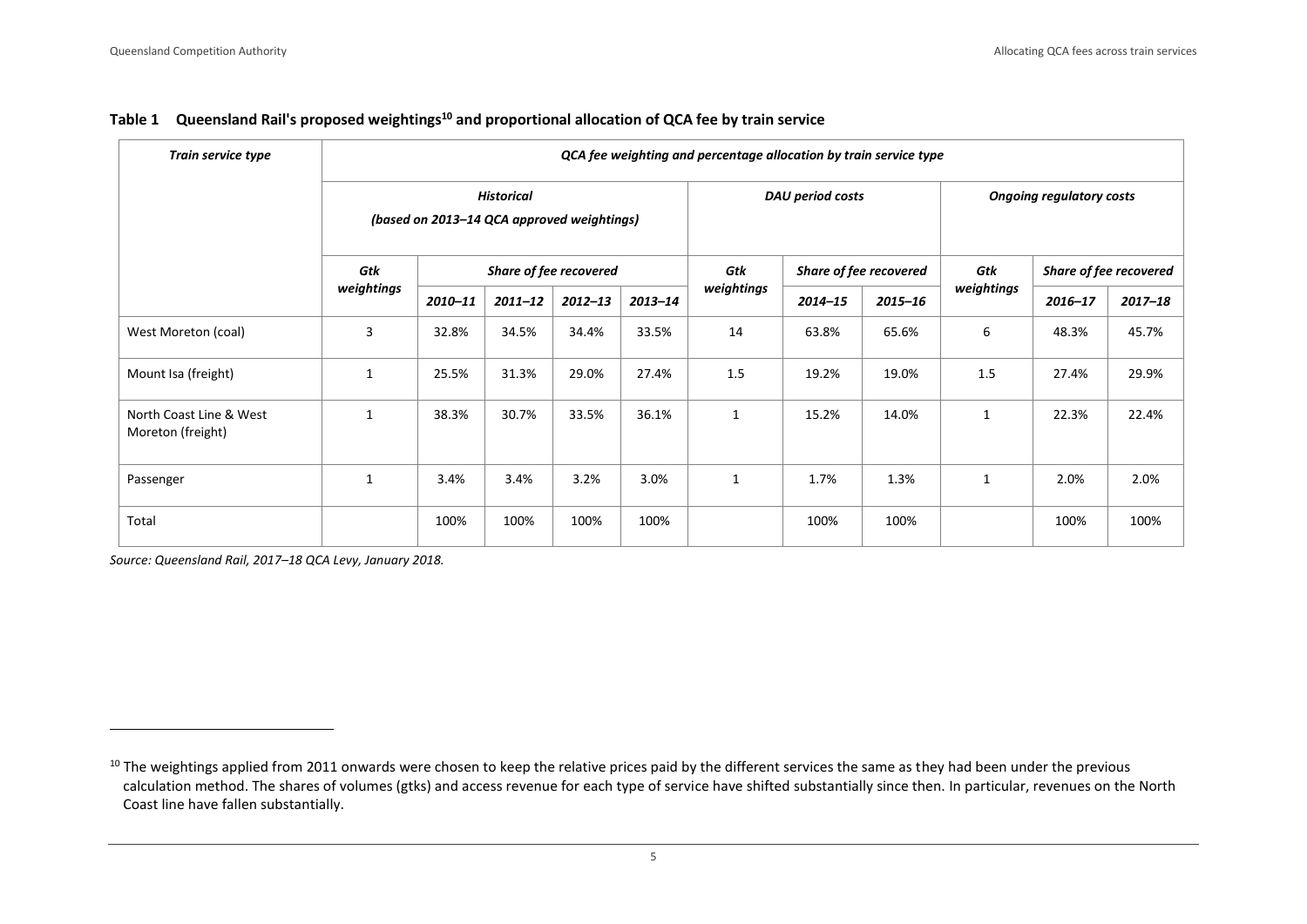### 2.2 DAU costs

Queensland Rail was created in June 2010, when the former QR Ltd was split so that the state government could privatise the central Queensland coal region assets that are now operated by Aurizon Network. The process of developing a new access undertaking for Queensland Rail, which remained government-owned, took several years.

In March 2012, Queensland Rail lodged a draft access undertaking, the 2012 DAU, which sought to replace the 2008 undertaking that had been developed when Queensland Rail was a part of the integrated QR Ltd. Queensland Rail submitted replacement DAUs in February and June 2013, and May 2015. The QCA approved the 2016 undertaking on 11 October 2016.<sup>11</sup>

As shown in Figure 2, the QCA incurred substantial costs in investigating the various DAUs, particularly in 2014–15 and 2015–16.

### 2.2.1 Additional DAU costs

### Queensland Rail's proposal

Queensland Rail said the QCA incurred additional costs as it considered the DAUs that preceded the 2016 undertaking. Queensland Rail said the QCA's assessment of the issues associated with coal references tariffs for the West Moreton network was one of the most significant drivers of the costs underpinning the \$3.74 million of QCA fees for 2014-15 and 2015-16.<sup>12</sup>

### Stakeholders' comments

New Hope Group said that the regulatory costs could have been lower, however Queensland Rail did not appropriately consult with users to make the process more efficient.<sup>13</sup>

Yancoal said the 'excessive increase in costs incurred by the QCA for the periods 2010–11 to 2016–17 from those initially estimated by the QCA was not caused by poor estimates by the QCA. Rather it was principally caused by Queensland Rail's approach to the development of the current undertaking'. 14

### QCA analysis

 $\overline{a}$ 

The process of developing an undertaking for Queensland Rail took a number of years. Queensland Rail first lodged a DAU in March 2012, and first submitted a proposed tariff for the West Moreton network in June 2013.

Stakeholders have said that Queensland Rail bears some responsibility for the amount of spending by the QCA. For example, New Hope Group said:

Queensland Rail should absorb a portion of the 2016 undertaking cost, because the dramatic increases in the QCA fees during 2014–15 and 2015–16 were largely due to Queensland Rail's inappropriate approach to the development of the undertaking. It is not appropriate for Queensland Rail to seek to recover all these costs from customers'. 15

The QCA's costs included paying experts for engineering and economic technical reports, as well as obtaining legal advice and employing staff. The withdrawals and resubmissions of undertakings, particularly the withdrawal of the June 2013 DAU in December 2014, and

<sup>11</sup> Queensland Rail, *2017–18 QCA Levy*, January 2018, p. 3.

<sup>12</sup> Queensland Rail, *2017–18 QCA Levy*, January 2018, pp. 6–7.

<sup>13</sup> New Hope Group, submission to the QCA, *Queensland Rail*: *2017–18 QCA Levy*, February 2018, p. 2.

<sup>14</sup> Yancoal, submission to the QCA, *Queensland Rail*: *2017–18 QCA Levy*, February 2018, p. 2.

<sup>15</sup> New Hope Group, submission to the QCA, *Queensland Rail*: *2017–18 QCA Levy*, February 2018, p. 1.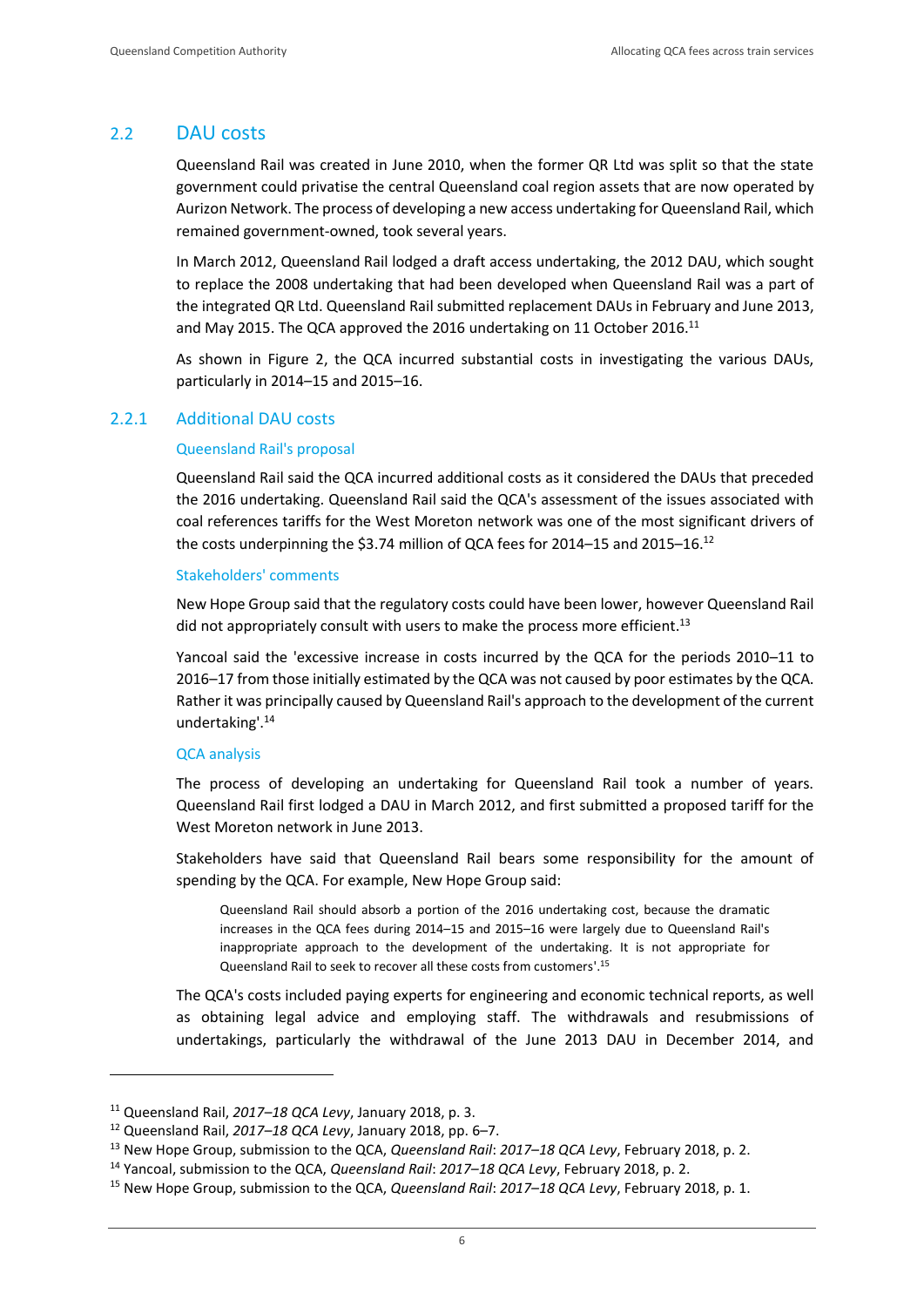subsequent lodging of the 2015 DAU in May 2015, added extra costs for the QCA. So did considering legal arguments raised in Queensland Rail's submissions.

However, Queensland Rail is not precluded from seeking to put forward the best case it can, that it considers suits its interests. Further, the QCA Act does not prevent Queensland Rail from withdrawing and resubmitting voluntary DAUs. The QCA also notes that Queensland Rail accepted the QCA's final decision on the 2015 DAU, under the mandatory 'section 133' process in the QCA Act, and submitted a complying DAU that is now the 2016 access undertaking.

In addition, the approved 2016 undertaking provides for Queensland Rail to pass the QCA fee on to its access holders through access charges (cl. 3.7).

Therefore, while we acknowledge stakeholders' concerns about the additional cost, the QCA's draft decision is that it is appropriate for Queensland Rail to pass on the total QCA fees relating to the DAU process to its customers through the QCA levy.

### 2.2.2 Allocations for 'DAU period' costs

### Queensland Rail's proposal

Queensland Rail said had relied on a 'beneficiary pays' approach to determine the proportion of the QCA fees for 2014–15 and 2015–16 that should be recovered from each service type. It said the principle that beneficiaries of government regulation should pay for the regulation was among the findings of a 2001 Productivity Commission report, which preceded the introduction of the QCA fee in 2003.<sup>16</sup>

Queensland Rail said that in applying the principle, it sought to identify which train services attracted the greatest share of the QCA's costs during the approval process for the 2016 undertaking. Queensland Rail said that since it did not have the QCA's actual cost allocations, its QCA levy allocations were based on an estimate of the QCA's activities.<sup>17</sup>

Queensland Rail said all of the 16 papers commissioned by the QCA between May 2014 and June 2016 supported the QCA's consideration of coal services on the West Moreton network.<sup>18</sup> Consequently, Queensland Rail proposed to allocate the largest proportion of the recovery of the QCA fee to users of the West Moreton coal network (Figure 2).

Queensland Rail also proposed to apportion a greater share of costs to services on the Mount Isa line than to the North Coast line. Queensland Rail's analysis of the shares of benefits of regulation that apply to each service type is set out in more detail in its submission.<sup>19</sup>

Queensland Rail therefore proposed to allocate about 65 per cent of the costs for the 'DAU period' of 2014–15 and 2015–16 to West Moreton coal services. However, Queensland Rail said previous QCA levies collected were based on historical weightings and allocations. It said this meant the total QCA levies collected from the West Moreton coal network did not recover the appropriate allocation of costs. The difference between the allocated costs, and the QCA levy actually collected by Queensland Rail since 2010 is shown in Figure 3. Queensland Rail's proposed proportions of fees to be recovered from each service type for the DAU period are shown under the 'DAU period costs' heading in Table 1.

<sup>16</sup> Queensland Rail, *2017–18 QCA Levy*, January 2018, p. 4.

<sup>17</sup> Queensland Rail, *2017–18 QCA Levy*, January 2018, p. 7.

<sup>18</sup> Queensland Rail, *2017–18 QCA Levy*, January 2018, p. 7.

<sup>19</sup> Queensland Rail, *2017–18 QCA Levy*, January 2018, p. 8.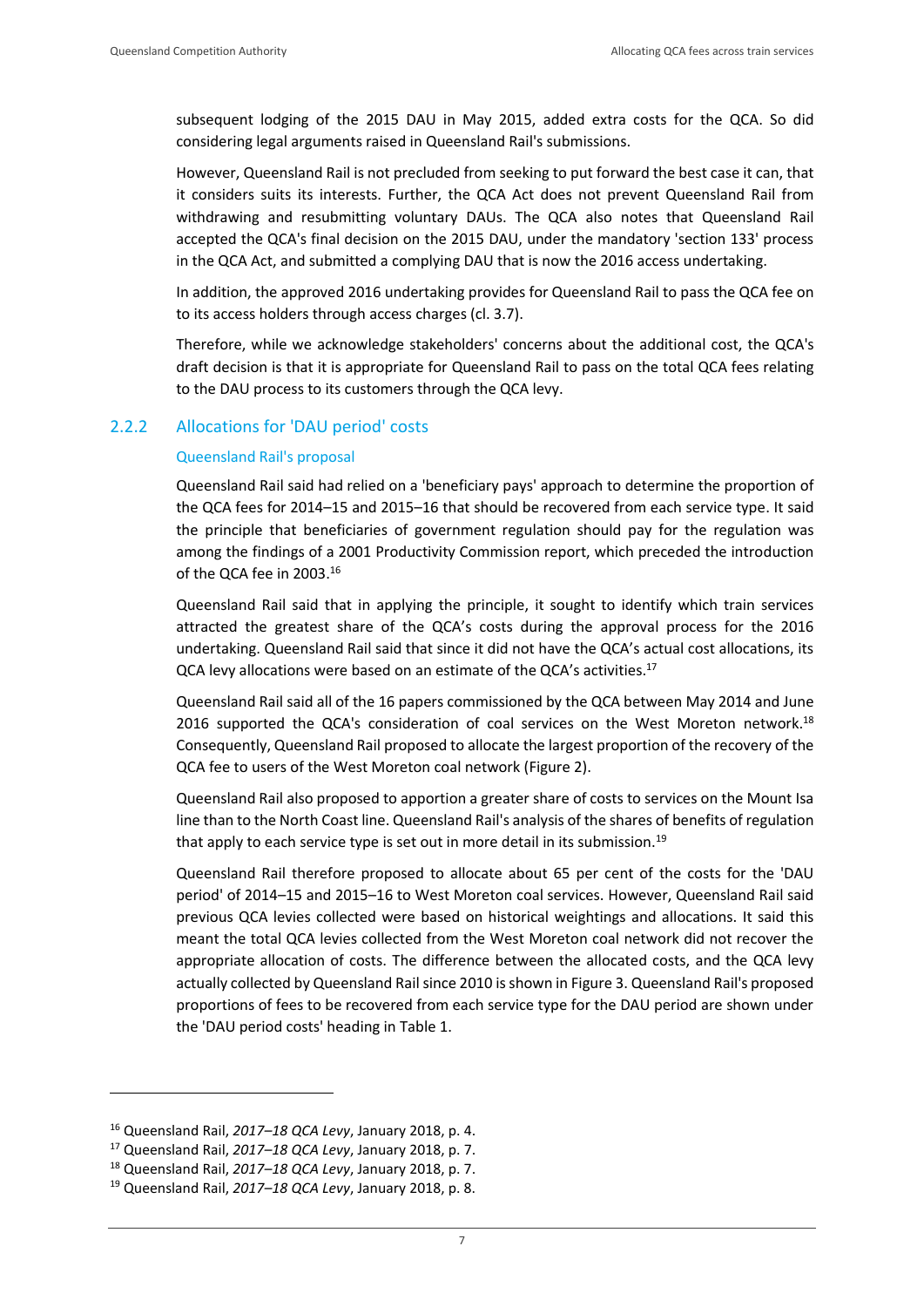

**Figure 3 Queensland Rail's proposed allocation and levies collected, 2010–2017**

*Source: Queensland Rail, 2017–18 Levy, January 2018.*

### Stakeholders' comments

Pacific National supported Queensland Rail's proposed 'beneficiary pays principle' approach and the proposed allocation of QCA levy costs between different systems and train types. $^{20}$ 

New Hope Group and Yancoal said the proposed beneficiary pays approach and resulting allocations were not appropriate.<sup>21</sup> They said that grain and general freight services, and traffics on other networks (South West, West and Central West) benefited from the existence of the undertaking, as nearly all of the rights also applied to non-reference tariffs.

### QCA analysis

 $\overline{a}$ 

While it is impossible to determine precisely how much an access holder benefits from regulation, our draft decision is that the allocations proposed by Queensland Rail for 'DAU period' costs are appropriate to approve.

All freight types, including bulk minerals, container services and West Moreton Coal, benefit from the provisions of the access undertaking that apply to all traffics. These include the negotiation process, the network management principles, the standard access agreement and the reporting requirements.

However, the QCA considers Queensland Rail is correct in assessing that the QCA's costs, and the regulatory benefits, applied more to some types of traffic than others. In forming its view on Queensland Rail's proposed allocations, the QCA has considered *costs*, *benefits*, and *access revenues*.

<sup>20</sup> Pacific National, submission to the QCA, *Queensland Rail*: *2017–18 QCA Levy*, February 2018, p. 3.

<sup>21</sup> New Hope Group, submission to the QCA, *Queensland Rail*: *2017–18 QCA Levy*, February 2018, pp. 1, 4; Yancoal, submission to the QCA, Queensland Rail: QCA Levy 2017–18, February 2018, p. 3.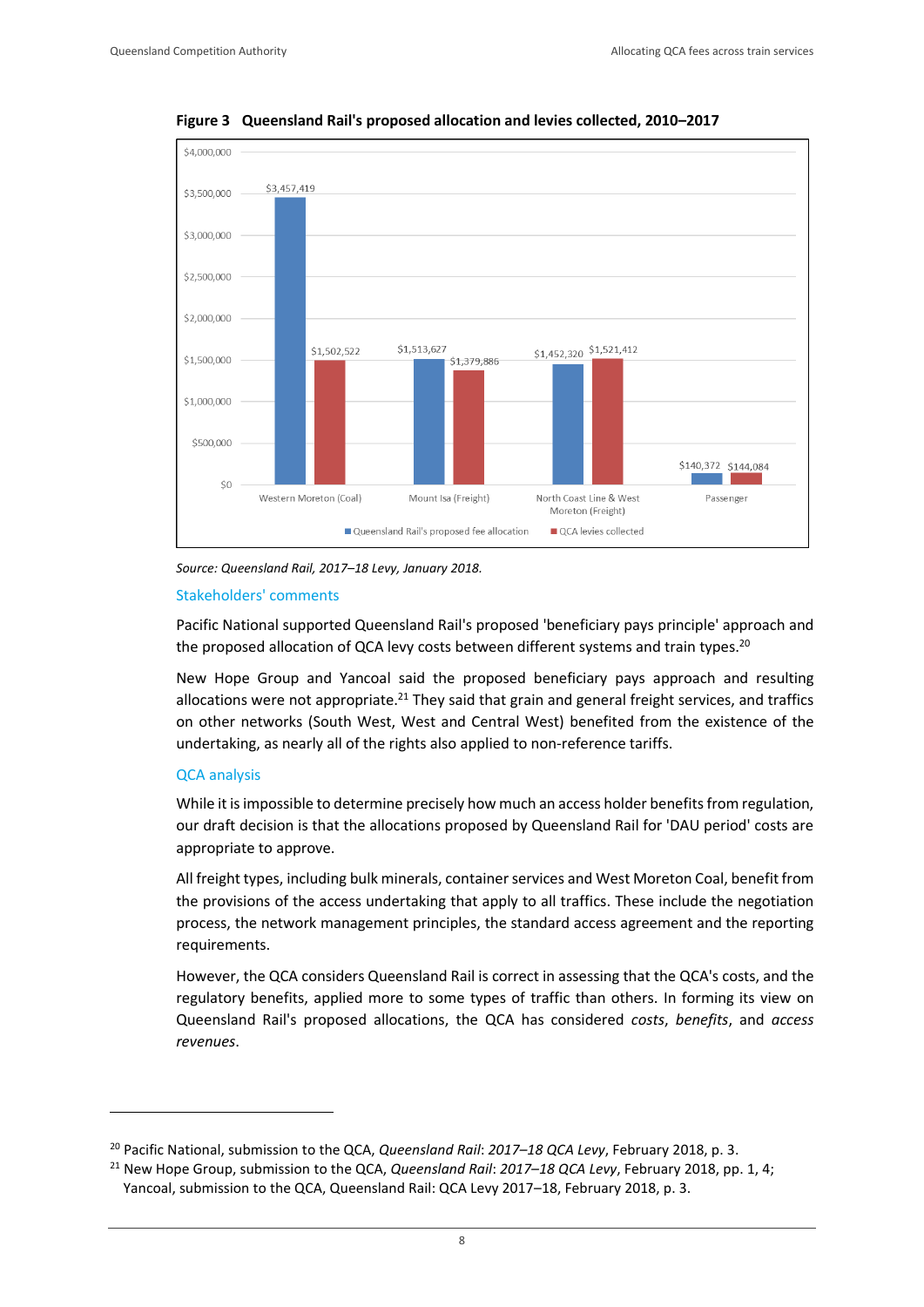### **Costs**

The issues associated with assessing and approving coal reference tariffs for the West Moreton network accounted for a substantial share of the costs included in the QCA fees for 2014–15 and 2015–16.

We note Queensland Rail's assessment that all 16 of the papers prepared for the QCA between May 2014 and May 2016 as part of the undertaking approval process were entirely for the 'coal' industry (i.e. the West Moreton tariff). We acknowledge that many of the papers, particularly on engineering technical matters, were largely or entirely related to the West Moreton tariff.

However several papers, including the analysis of the economic impact of not including an adjustment amount, were also relevant to other access holders and access seekers. This applies as well to the papers related to the weighted average cost of capital, and to asset valuation methods. These are relevant to all access seekers and access holders, as they negotiate access under the provisions in the 2016 undertaking and, where appropriate, seek information under s. 101 of the QCA Act. Similarly, the standard access agreements were drafted to apply to all access seekers.

Overall, while it is impossible to determine precise estimates of the relative (or absolute) costs that apply to the different parties, we consider that the costs incurred by the QCA support Queensland Rail's proposal to allocate the largest share of the fees to West Moreton Services, followed by Mount Isa and North Coast.

### Benefits

Given that West Moreton customers have a reference tariff, they receive a benefit in reduced negotiation costs and certainty of pricing that is not enjoyed by other users of Queensland Rail's network. Mount Isa line customers do not benefit from a reference tariff, but they do rely on the provisions in the undertaking when they negotiate with Queensland Rail for access to the network for bulk commodity haulage. In contrast, pricing for train services on the North Coast line is influenced to some extent by pricing for road transport. On that basis, an assessment of benefits supports Queensland Rail's proposed relative allocations of West Moreton, then Mount Isa, then North Coast.

### Access revenues

Mount Isa line mineral services account for the largest share of Queensland Rail's freight revenue—nearly 50 per cent more than West Moreton coal (see Table 2). So, while Mount Isa services do not have a reference tariff, it is appropriate for them to cover a higher share of costs than the North Coast line.

| Train service type                   | 2015-16        |       | 2016-17        |           |  |
|--------------------------------------|----------------|-------|----------------|-----------|--|
|                                      | Access charges | Other | Access charges | Other     |  |
| West Moreton & Metropolitan (coal)   | 60,682         | 7,339 | 58,866         | $-23,019$ |  |
| Mount Isa (freight)                  | 92,793         |       | 83,475         |           |  |
| North Coast & West Moreton (freight) | 59,962         |       | 50,262         |           |  |

### **Table 2 Queensland Rail's access charge revenue, \$'000**

*Note: The revenues are broken down into access charges (sum of AT1 and AT2) and other payments, the latter including rebates and payments that Queensland Rail specified in its reporting.*

*Source: Queensland Rail, Financial Statements for the Year Ended 30 June 2017, pp. 4, 13*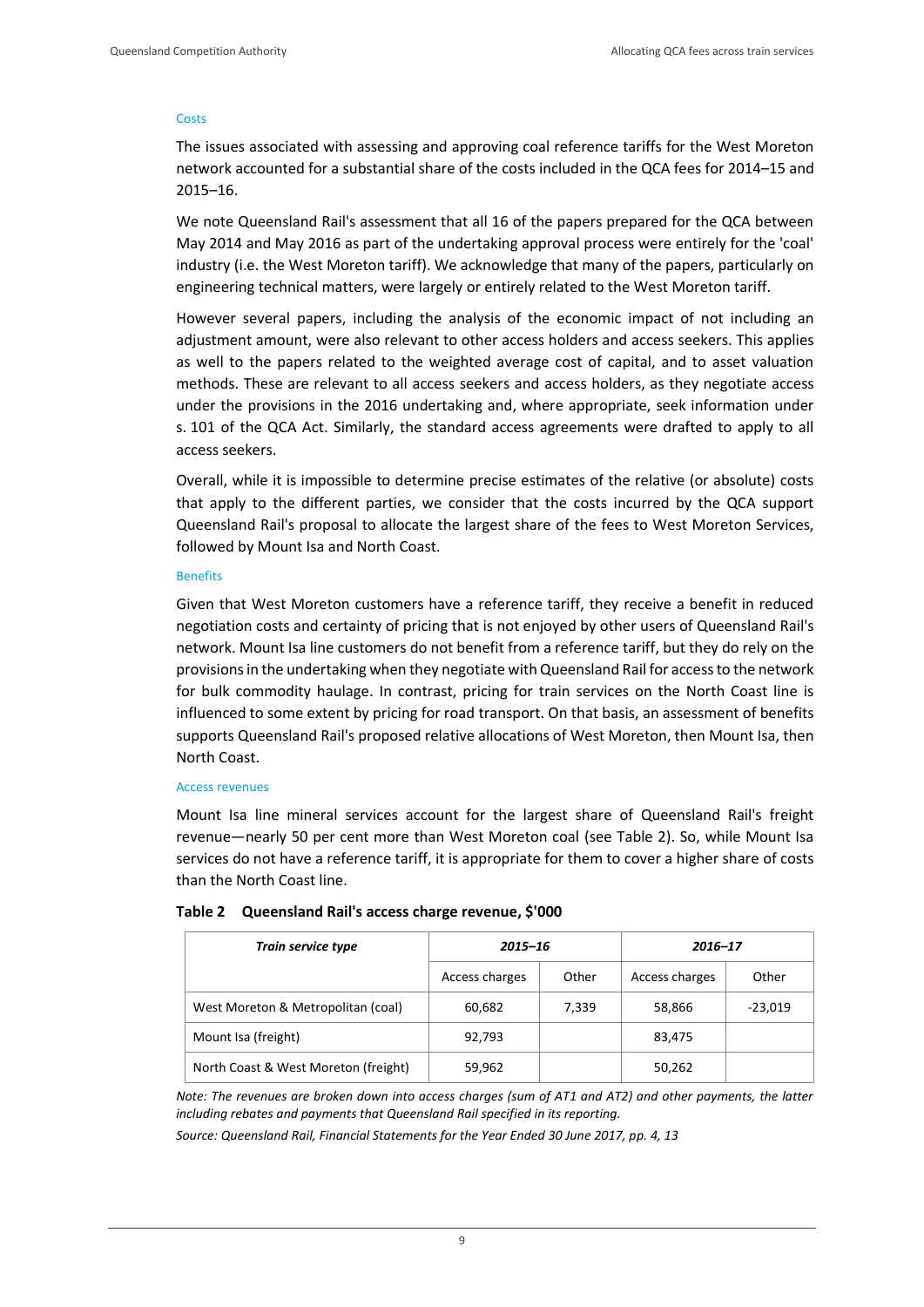The ability to pass through and recover costs from end customers is also a relevant consideration, particularly for services such as North Coast line freight, and grain and general freight on the Central West network.

### Conclusion

Queensland Rail has proposed that approximately 65 per cent of the costs for the DAU period be recovered from West Moreton coal services, 19 per cent from Mount Isa mineral services, and 15 per cent from North Coast line freight services.

As discussed above, taking costs, benefits and revenues into account, the QCA considers it reasonable that North Coast users bear the lowest proportion of the fees. The relative recoveries between Mount Isa and West Moreton are appropriate, with regard to the higher costs and benefits for West Moreton, weighed against the greater access revenues for Mount Isa.

We therefore consider Queensland Rail's proposed allocations take into account the relative shares of costs incurred by the QCA in assessing and approving the 2016 undertaking, and an assessment of the relative benefits. They also reflect other considerations, including the services' shares of revenue for Queensland Rail and the ability to pass through and recover costs from end users.

Accordingly, our draft decision is that it is appropriate to approve the cost allocations between service types that Queensland Rail has proposed for the 'DAU period' of 2014–15 and 2015–16.

# 2.3 Ongoing regulatory costs

Queensland Rail proposed that for 2016–17 and 2017–18, the relative allocations of the fee be similar to those for the DAU period, with largest share of the QCA fee apportioned to West Moreton coal services, followed by Mount Isa freight, then North Coast Line services.

This reflects an assessment that users of the West Moreton network, which is the only part of Queensland Rail's network with a reference tariff, receive the largest share of the benefits (and drive the largest share of the costs) of the QCA's ongoing work regulating Queensland Rail. However, given a number of matters that increased costs during the DAU period have been settled with the approval of the 2016 access undertaking, the West Moreton share is lower than for 2014–15 and 2015–16 (see Table 1).

The QCA considers this approach to recovering the QCA's ongoing regulatory costs is appropriate as it is a reasonable reflection of the relative costs incurred for and benefits received by users of the network. It also has regard to the relative shares of commercial access revenue received by Queensland Rail from the different categories of access holder. Our draft decision is therefore that it is appropriate to approve Queensland Rail's proposed allocations for ongoing regulatory costs in 2016–17 and 2017–18.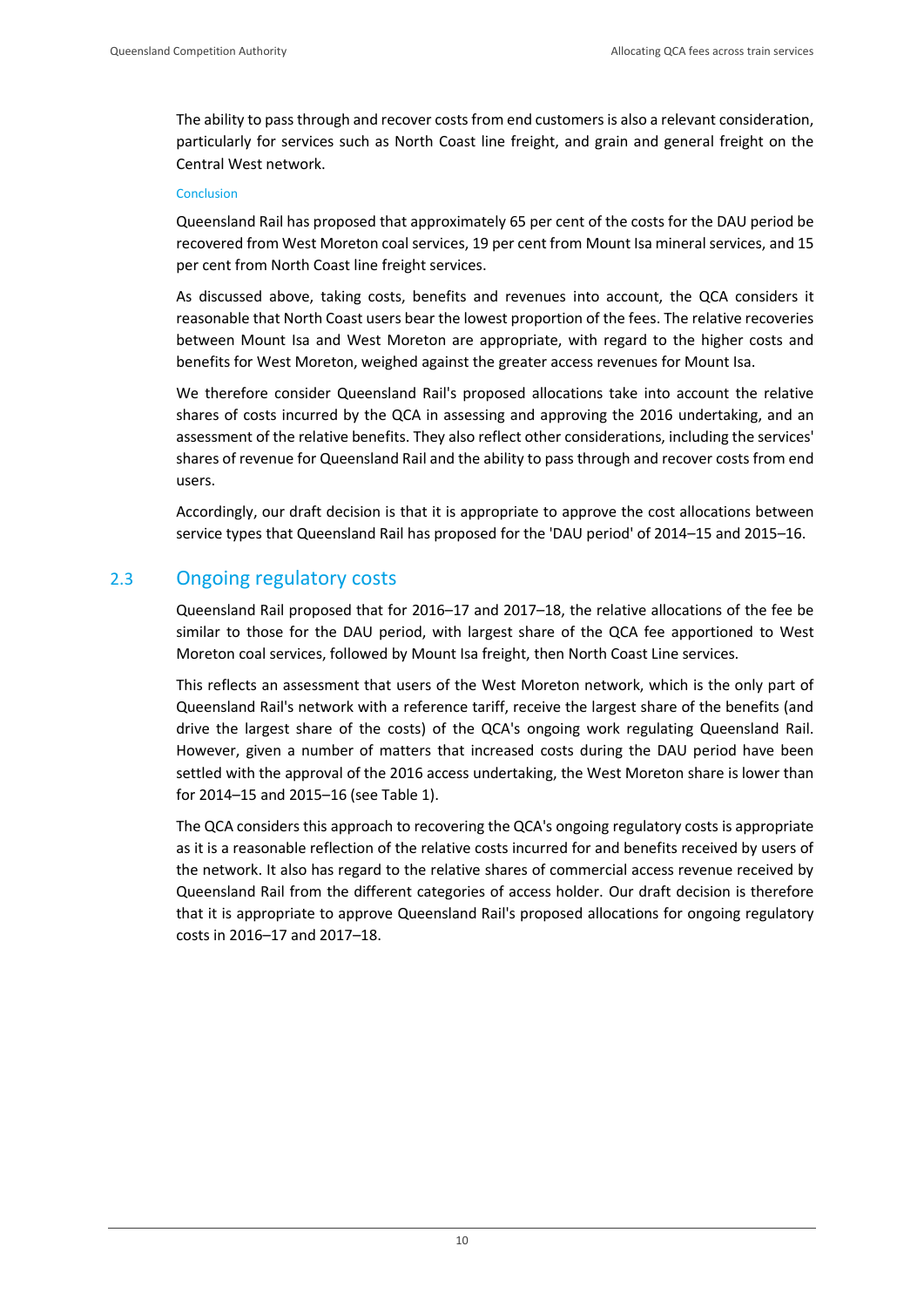# 3 TIMING OF RECOVERY

Adjustments to the QCA levy allow for the true-up of under- or over-recovered amounts not captured in the standard levies from previous years. Queensland Rail proposal for the underrecovered amounts from 2010–11 to 2016–17 was to recoup the accumulated total as an adjustment within the 2017–18 QCA levy. This chapter outlines the analysis of the timing of recovery for the under-recovered QCA fees through Queensland Rail's QCA levy adjustments.

### Queensland Rail's proposal

Queensland Rail proposed to recover all under-recovered costs in 2017–18, totalling \$2.015 million, as an adjustment within a single year's levy rather than smoothing this adjustment over future years. The allocation of these under-recovered costs was based on the under-recovery by service type (Figure 3). This adjustment was in addition to the standard levies recovering the QCA fee for 2017–18 of \$198,000, bringing the total QCA levy for this period to \$2.213 million.<sup>22</sup> Table 3 summarises the total amount of QCA fees, levy received, and the over- or under-recovery for the period 2010–11 to 2017–18. The accumulated under-recovery of \$2.015 million at the end of 2016–17 is the amount that Queensland Rail was proposing to recover through an adjustment to the QCA levy for 2017–18.

| Year                          | QCA fee   | <b>QCA levies</b><br>received | Over- or under-<br>recovery for year | Accumulated<br>under-recovery |
|-------------------------------|-----------|-------------------------------|--------------------------------------|-------------------------------|
| 2010-11                       | 368,462   | 128,325                       | $-240,137$                           | $-240,137$                    |
| $2011 - 12$                   | 534,562   | 644,178                       | 109,616                              | $-130,521$                    |
| $2012 - 13$                   | 763,748   | 865,610                       | 101,862                              | $-28,659$                     |
| $2013 - 14$                   | 670,627   | 579,828                       | $-90,799$                            | $-119,458$                    |
| $2014 - 15$                   | 1,284,673 | 836,626                       | $-448,047$                           | $-567,505$                    |
| $2015 - 16$                   | 2,454,632 | 760,452                       | $-1,694,180$                         | $-2,261,685$                  |
| 2016-17                       | 487,034   | 732,886                       | 245,852                              | $-2,015,834$                  |
| $2017 - 18$                   | 198,000   |                               | $-198,000$                           | $-2,213,834$                  |
| Proposed QCA levy for 2017-18 |           |                               | $-2,213,834$                         |                               |

|  | Table 3: QCA fees paid and levies received by Queensland Rail's from 2010-11 to 2017-18. |
|--|------------------------------------------------------------------------------------------|
|--|------------------------------------------------------------------------------------------|

*Note: Negative values signify under-recovered fees.*

*Source: Queensland Rail, 2017–18 QCA Levy, January 2018.*

In its proposal, Queensland Rail stated the reason for recovering the accumulated under-recovery within a single year rather than smoothing it over future years was that the former approach 'better balances the recovery of costs from users most likely to be beneficiaries of the QCA's considerations of the AU1 (the 2016 undertaking) process.'<sup>23</sup>

Queensland Rail said that, while this proposal would include a significant increase in levies for users of the West Moreton coal network, this would only be for a single year. Queensland Rail

<sup>22</sup> Queensland Rail, *2017–18 QCA Levy*, January 2018, p. 3.

<sup>23</sup> Queensland Rail, *2017–18 QCA Levy*, January 2018, p. 10.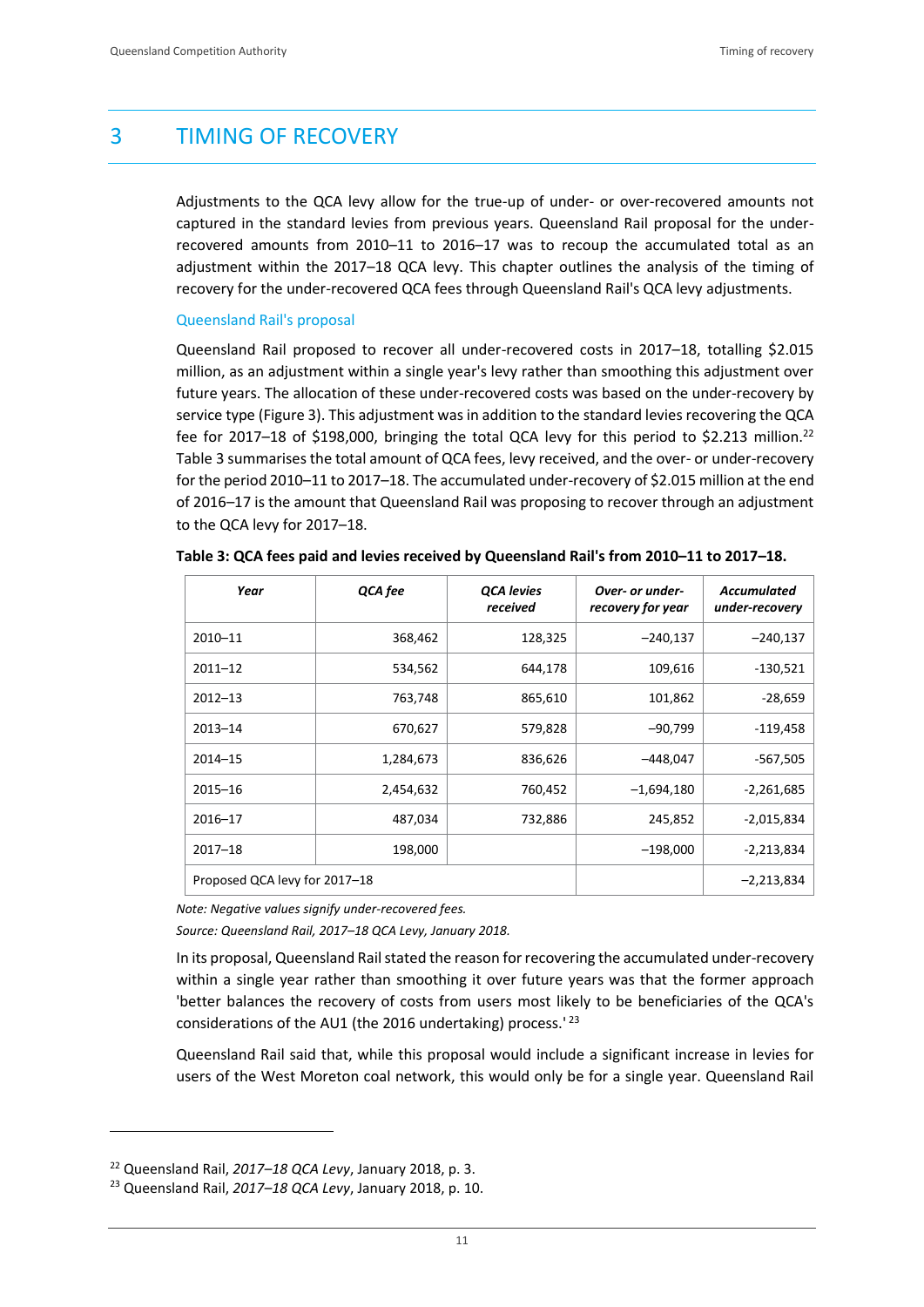said other systems would not experience a similar price shock, with users of the North Coast Line receiving a rebate based on accumulated recovery from previous years.

### Stakeholders' comments

Pacific National and New Hope Group said the recovery of a seven-year adjustment in a single year was unreasonable<sup>24</sup> and a price shock<sup>25</sup>, particularly given the lack of prior notification from Queensland Rail. Both proposed alternative time periods for this under-recovery.

### QCA analysis

The QCA considers that it is appropriate for Queensland Rail to recoup its accumulated balance of unrecovered QCA fees in a timely manner.

Queensland Rail's proposed allocations and levy mechanism have the effect of recovering almost all of the outstanding balance of unrecouped fees, as at June 2017, from West Moreton coal users.

As a result, Queensland Rail's proposal increases the 2017–18 levy on those coal users eight-fold, from 3.684 cents a net tonne that has been collected so far in the financial year, to 31.825 cents a net tonne.<sup>26</sup> The affected miners have argued this this is unreasonable and imposes a price shock.

The average reference tariff paid by West Moreton miners in 2017–18 is approximately \$8.61 per net tonne, so Queensland Rail's proposed levy represents an increase of about 3.3 per cent of the overall below-rail cost for a single year. While this is not a trivial increase, we do not consider it would cause an onerous financial burden to end users.

Further, Queensland Rail has been carrying an unrecovered balance of more than \$2 million for three years.

The QCA's draft decision is therefore to accept Queensland Rail's proposal for the timing of the 2017–18 QCA levy.

<sup>24</sup> New Hope Group, submission to the QCA, *Queensland Rail: 2017–18 QCA Levy*, February 2018, p. 4.

<sup>25</sup> Pacific National, submission to the QCA, *Queensland Rail: 2017–18 QCA Levy*, February 2018, p. 2.

<sup>&</sup>lt;sup>26</sup> Queensland Rail 2016 Access Undertaking, p. 113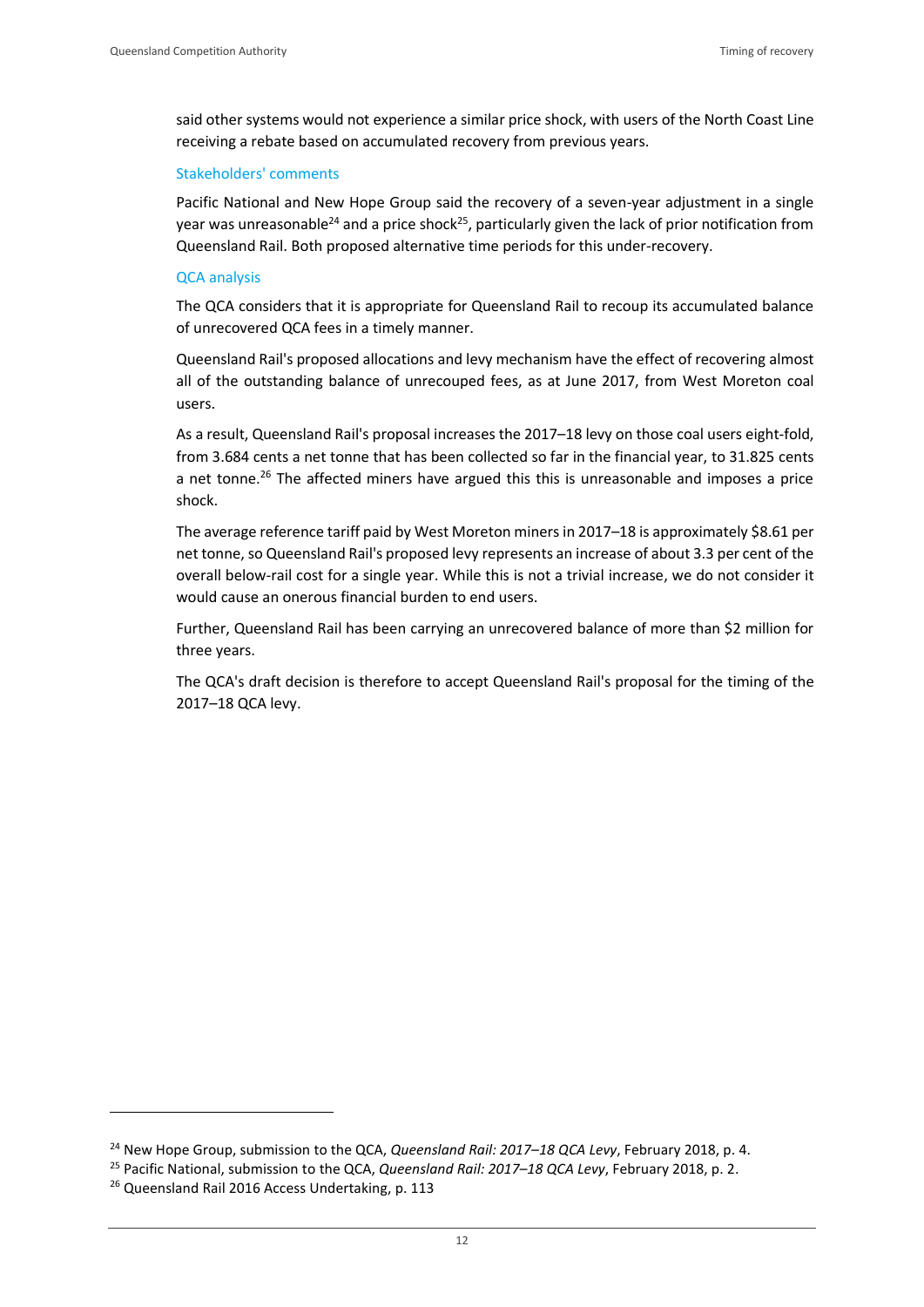# 4 QCA DRAFT DECISION

For the reasons outlined in this decision document, our preliminary position is that Queensland Rail has proposed to allocate the QCA fee among train service types appropriately. We have therefore made a draft decision to approve Queensland Rail's proposal for the 2017–18 QCA levy, as submitted under clause 3.7 of the 2016 access undertaking.

Accordingly, the QCA's preliminary position is that the QCA levies for 2017–18 will be \$0.31825 per net tonne for West Moreton System coal, and \$0.03447 per thousand gross tonne kilometres ('000 gtk) for Mount Isa freight and minerals. North Coast and West Moreton freight and minerals users will receive a rebate of \$0.00394 per '000 gtk, reflecting levies paid in previous years.

Stakeholders are invited to comment on this draft decision by 6 June 2018.